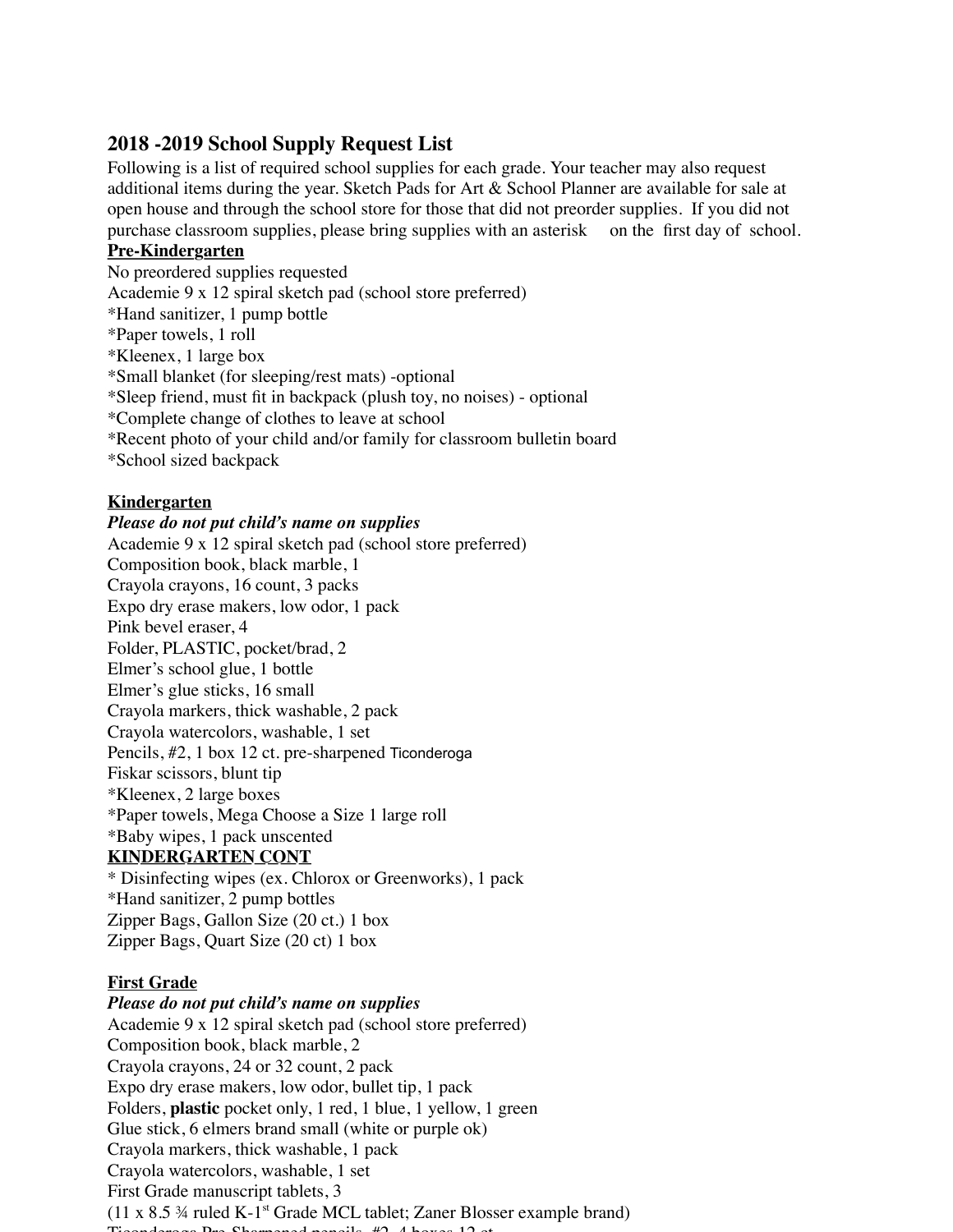First Grade manuscript tablets, 3  $(11 \times 8.5 \frac{3}{4} \text{ ruled K-1}^{\text{st}} \text{Grade MCL tablet};$  Zaner Blosser example brand) Ticonderoga Pre-Sharpened pencils, #2, 4 boxes 12 ct. Fiskar scissors Clear Plastic Pencil box, small \*Kleenex, 2 large boxes \*Paper towels, 3 Mega Choose Your Size Preferred \* Ziploc gallon size bags, 1 box \* Clorox wipes (for cleaning), 1 container \* Ziploc quart size bags, 1 box \* Wet wipes (for hands), 1 container \*Hand Soap – 1 pump bottle

\* Hand Sanitizer – 1 pump bottle

### **Second Grade**

Academie 9 x 12 spiral sketch pad (school store preferred) Elementary School Planner (School store preferred) Composition book, black marble, 2 Crayola crayons, 24 count, 1 pack Pink Bevel Eraser, 2 Folders, PLASTIC, pockets/brad, one each color: red, blue, green, orange, yellow Expo Dry Erase Markers, 1 4pk Elmer's school glue, 1 bottle Elmer's glue sticks, small, 6 Highlighter pens, yellow, 1 Crayola markers, thick washable, 8 count, 1 pack Crayola Washable Watercolor Paint (8 oval), 1 Spiral notebook, wide rule, 1 Ticonderoga pencils, #2, 4 boxes 12 ct. Fiskar scissors pointed, 1 Pencil pouch 3 ring 9x 10.5 (not a pencil box) Ruler, 12" standard, 1 \* Paper towels, 2 Mega Choose Your Size \* Kleenex, 2 large boxes \* Clorox/ disinfecting wipes, 1 containers \* 2 bottles pump hand soap (not hand sanitizer)

\* Ziploc Quart size bags, 1 box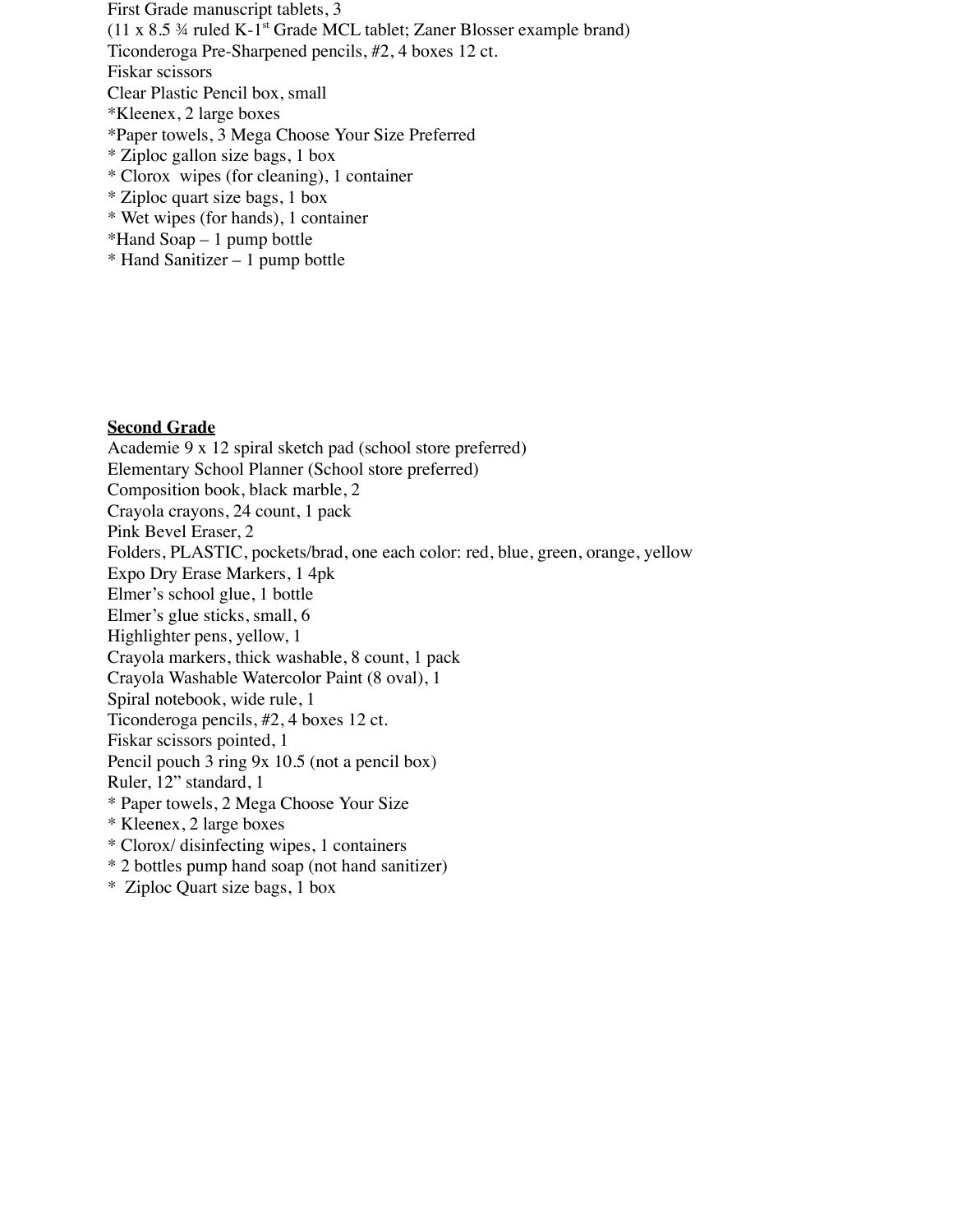### **Third Grade**

Acadamie 9 x 12 Spiral sketch book (school store preferred) Elementary School Planner (School store preferred) 1" Binder Durable with Clear View Pouch Cover Plastic Dividers w/ pockets for binder, multicolored 5 Composition book. black marble, 4 Colored pencils, 12 pack Crayola crayons, 24 count, 1 pack Crayola washable thick classic markers, 8 count, 1 pack Crayola washable thin classic markers, 8 count, 1 pack Highlighter pens, yellow, 2 Pencil cap erasers, 12 Folders, PLASTIC, pocket w/o brackets, one each color: red, green, blue, yellow Spiral notebook, 1 subject wide rule, 1 Elmer's glue sticks, small, 12 (purple preferred) Ticonderoga pencils, #2, 4 boxes 12 ct. Pre-sharpened Pens, red ink, 2 Student Scissors Pointed (5 inch preferred), 1 Pencil pouch 3 ring binder 9 x 10.5 (not a pencil box) \*Hand soap, 2 pump bottles \*Kleenex, 2 boxes \*Clorox/disinfectant wipes, 1 container \*\*\*\*NOT AVAILABLE in PREORDER = 1 set of over the ear headphones\*\*\*\*

#### **Fourth Grade**

Academie 9 x 12 spiral sketch pad (school store preferred) Elementary School Planner (School store preferred) Composition book, black marble, 2 Crayola washable markers, thin, 2 packs Expo dry erase makers, low odor, (4) 4 packs Plastic Pocket Folder, one each color: Blue, Green, Red, Yellow Spiral Notebook, wide ruled, 2 Wide rule paper, 200 count, 2 packs Pencils, #2, 6 boxes 12 ct. Fiskar scissors, 1 5inch pointed Pencil pouch, 3 ring, zip, nylon or cloth, 1 \* Clorox/disinfectant wipes, 3 containers